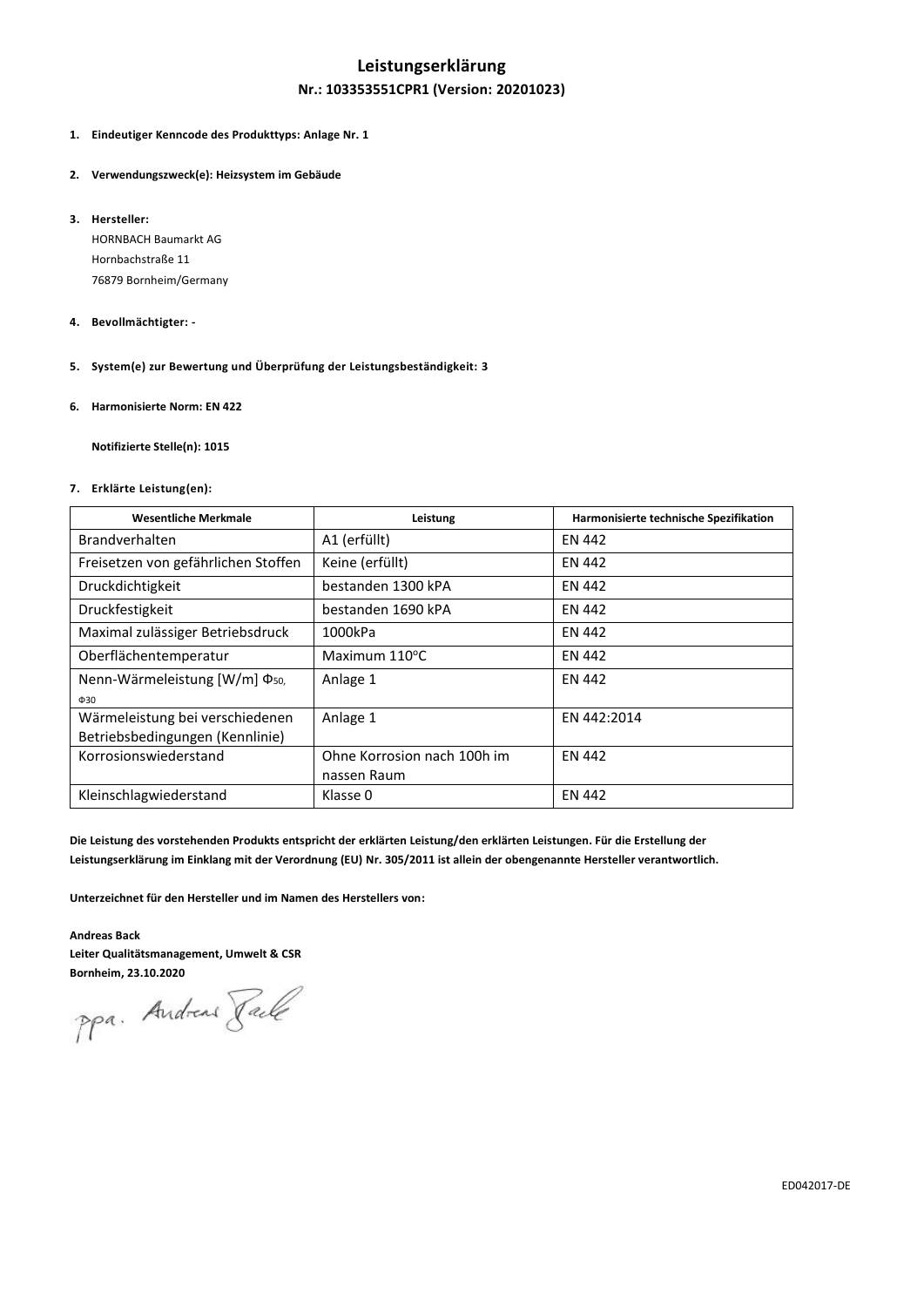## **Declaration of Performance**

## **Nr.: 103353551CPR1 (Version: 20201023)**

- **1. Unique identification code of the product-type: Annex No. 1**
- **2. Intended use/es: Heating system in the building**
- **3. Manufacturer:**

HORNBACH Baumarkt AG Hornbachstraße 11 76879 Bornheim/Germany

### **4. Authorised representative:-**

- **5. System/s of AVCP: 3**
- **6. Harmonised standard: 422**

**Notified body/ies: 1015**

### **7. Declared performance/s:**

| <b>Essential characteristics</b>                                              | Performance                             | Harmonised technical specification |
|-------------------------------------------------------------------------------|-----------------------------------------|------------------------------------|
| Reaction to fire                                                              | A1 (fulfilled)                          | <b>EN 442</b>                      |
| Release of harmful substances                                                 | none (fulfilled)                        | EN 442                             |
| Pressure tightness                                                            | passed 1300 kPa                         | EN 442                             |
| Compressive strength                                                          | passed 1690 kPa                         | <b>EN 442</b>                      |
| Maximum permissible operating<br>pressure                                     | 1000 kPa                                | EN 442                             |
| Surface temperature                                                           | maximum $110^{\circ}$ C                 | <b>EN 442</b>                      |
| Nominal heat output [W/m] Φ <sub>50, Φ30</sub>                                | Annex 1                                 | <b>EN 442</b>                      |
| Thermal output in different<br>operating conditions (characteristic<br>curve) | Annex 1                                 | EN 442:2014                        |
| Corrosion resistance                                                          | no corrosion after 100 h in wet<br>room | <b>EN 442</b>                      |
| Resistance against minor impacts                                              | Class 0                                 | <b>EN 442</b>                      |

The performance of the product identified above is in conformity with the set of declared performance/s. This declaration of performance **is issued, in accordance with Regulation (EU) No 305/2011, under the sole responsibility of the manufacturer identified above.**

**Signed for and on behalf of the manufacturer by:**

**Andreas Back**

**Head of Quality Assurance, Environmental Issues & CSR**

**At Bornheim on 23.10.2020**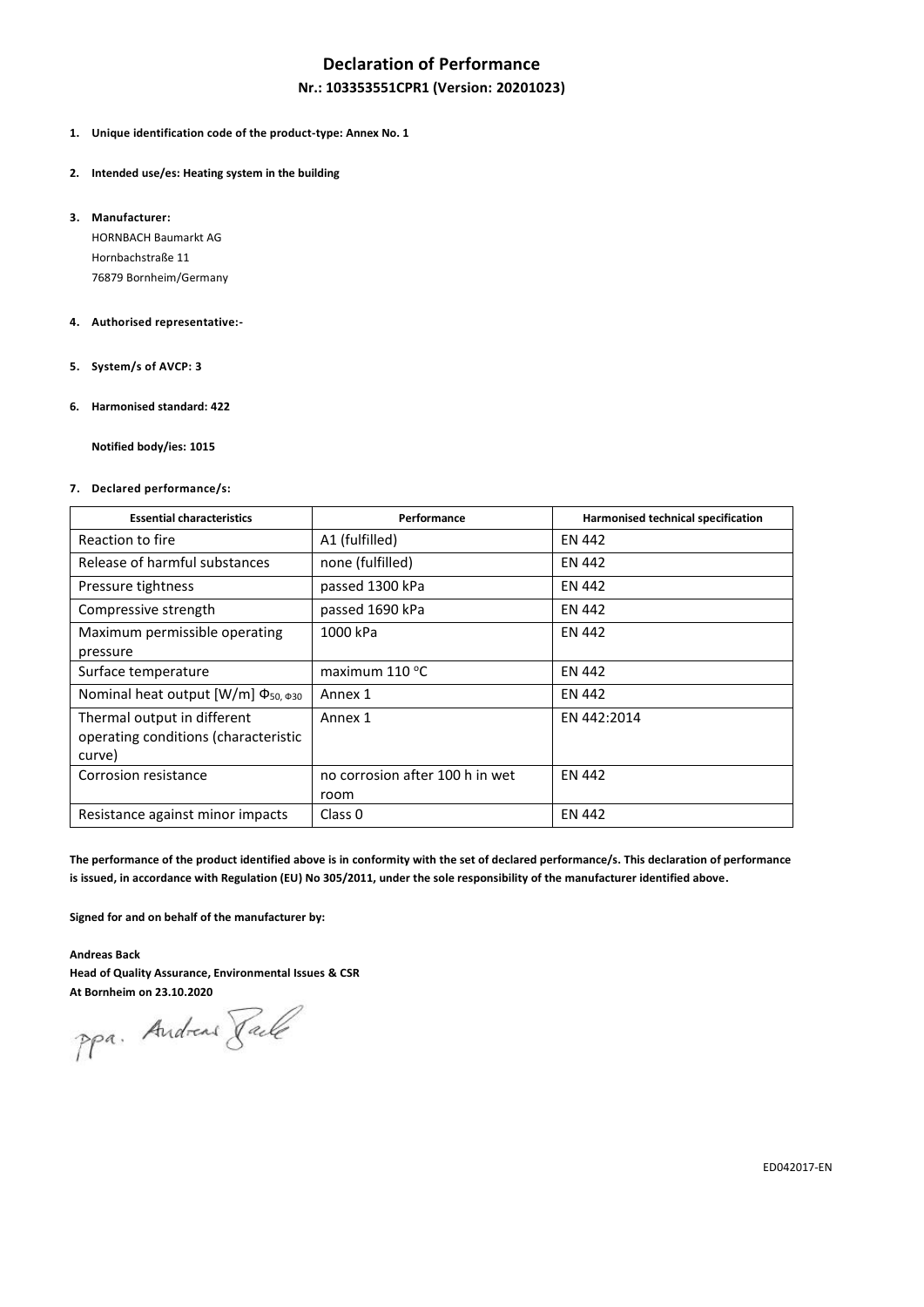## **Déclaration des Performances**

### **Nr.: 103353551CPR1 (Version: 20201023)**

- **1. Code d'identification unique du produit type : Annexe n° 1**
- **2. Usage(s) prévu(s) : Système de chauffage dans le bâtiment**
- **3. Fabricant :**

HORNBACH Baumarkt AG Hornbachstraße 11 76879 Bornheim/Germany

- **4. Mandataire : -**
- **5. Système(s) d'évaluation et de vérification de la constance des performances : 3**
- **6. Norme harmonisée : 422**

**Organisme(s) notifié(s) : 1015**

**7. Performance(s) déclarées :**

| <b>Remarques essentielles</b>                                                                | Spécifications techniques harmonisées<br>Performance                |               |  |  |
|----------------------------------------------------------------------------------------------|---------------------------------------------------------------------|---------------|--|--|
| Comportement au feu                                                                          | A1 (conforme)                                                       | EN 442        |  |  |
| Dégagement de substances<br>dangereuses                                                      | aucun (conforme)                                                    | EN 442        |  |  |
| Etanchéité sous pression                                                                     | conforme 1300 kPa                                                   | EN 442        |  |  |
| Résistance à la compression                                                                  | conforme 1690 kPa                                                   | EN 442        |  |  |
| Pression maximale autorisée en<br>fonctionnement                                             | 1000 kPa                                                            | <b>EN 442</b> |  |  |
| Température de surface                                                                       | maximum $110^{\circ}$ C                                             | EN 442        |  |  |
| Puissance thermique nominale<br>$[W/m] \Phi_{50, \Phi_{30}}$                                 | Annexe 1                                                            | EN 442        |  |  |
| Performance thermique dans<br>différentes conditions de<br>fonctionnement (caractéristiques) | Annexe 1                                                            | EN 442:2014   |  |  |
| Résistance à la corrosion                                                                    | pas de trace de corrosion après<br>100 heures dans un espace humide | <b>EN 442</b> |  |  |
| Résistance aux petits chocs                                                                  | Classe 0                                                            | <b>EN 442</b> |  |  |

**Les performances du produit identifié ci-dessus sont conformes aux performances déclarées. Conformément au règlement (UE) n <sup>o</sup> 305/2011, la présente déclaration des performances est établie sous la seule responsabilité du fabricant mentionné ci-dessus.**

**Signé pour le fabricant et en son nom par :**

**Andreas Back Directeur Management de la qualité & CSR**

**À Bornheim, le 23.10.2020**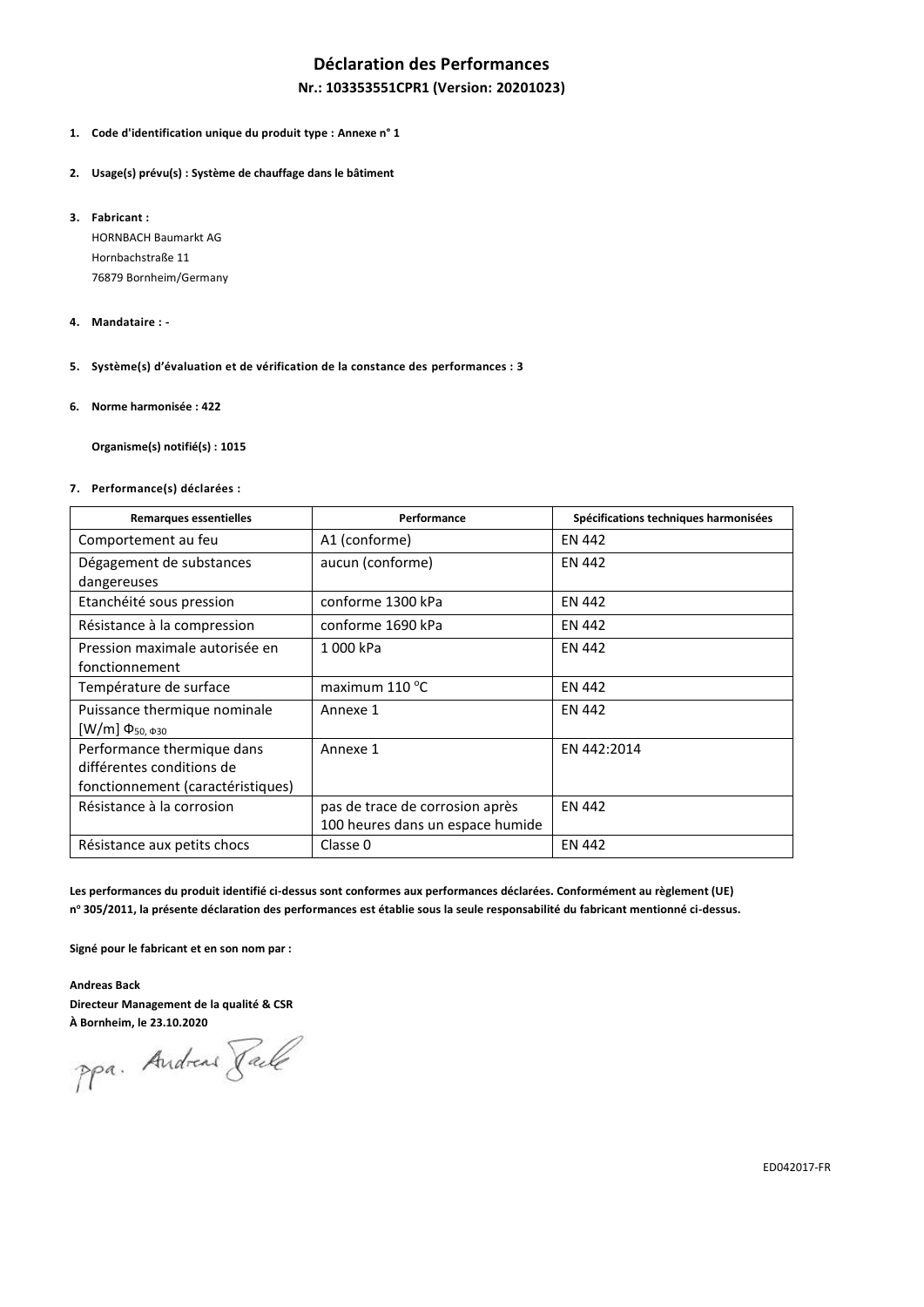## **Dichiarazione di Prestazione**

### **Nr.: 103353551CPR1 (Version: 20201023)**

### **1. Codice di identificazione unico del** tipo di prodotto**: Allegato n. 1**

#### **2. Usi previsti: Sistema di riscaldamento nell'edificio**

**3. Fabbricante:**

HORNBACH Baumarkt AG Hornbachstraße 11 76879 Bornheim/Germany

#### **4. Mandatario: -**

**5. Sistemi di VVCP: 3**

### **6. Norma armonizzata: 422**

**Organismi notificati: 1015**

### **7. Prestazione(i) dichiarata(e):**

| Caratteristiche essenziali                                                          | Prestazione                                          | Specifiche tecniche armonizzate |  |  |
|-------------------------------------------------------------------------------------|------------------------------------------------------|---------------------------------|--|--|
| Comportamento antincendio                                                           | A1 (OK)                                              | EN 442                          |  |  |
| Rilascio di sostanze pericolose                                                     | nessuna (OK)                                         | EN 442                          |  |  |
| Pressurizzazione                                                                    | superata 1300 kPa                                    | EN 442                          |  |  |
| Resistenza alla compressione                                                        | superata 1690 kPa                                    | EN 442                          |  |  |
| Max pressione di esercizio<br>ammissibile                                           | 1000 kPa                                             | EN 442                          |  |  |
| Temperatura di superficie                                                           | max $110 °C$                                         | EN 442                          |  |  |
| Potenza termica nominale [W/m]<br>$\Phi$ <sub>50</sub> , $\Phi$ <sub>30</sub>       | Allegato 1                                           | EN 442                          |  |  |
| Rendimento termico in diverse<br>condizioni operative (diagramma<br>caratteristico) | Allegato 1                                           | EN 442:2014                     |  |  |
| Resistenza alla corrosione                                                          | nessuna corrosione dopo 100 ore<br>in ambiente umido | EN 442                          |  |  |
| Resistenza al pietrischetto                                                         | Classe 0                                             | <b>EN 442</b>                   |  |  |

**La prestazione del prodotto sopra identificato è conforme alla prestazione dichiarata. Si rilascia la presente dichiarazione di prestazione sotto la responsabilità esclusiva del fabbricante sopra identificato, in conformità al regolamento (UE) n. 305/2011.**

**Firmato a nome e per conto del fabbricante da:**

**Andreas Back Responsabile Qualità & CSR**

**In Bornheim addì 23.10.2020**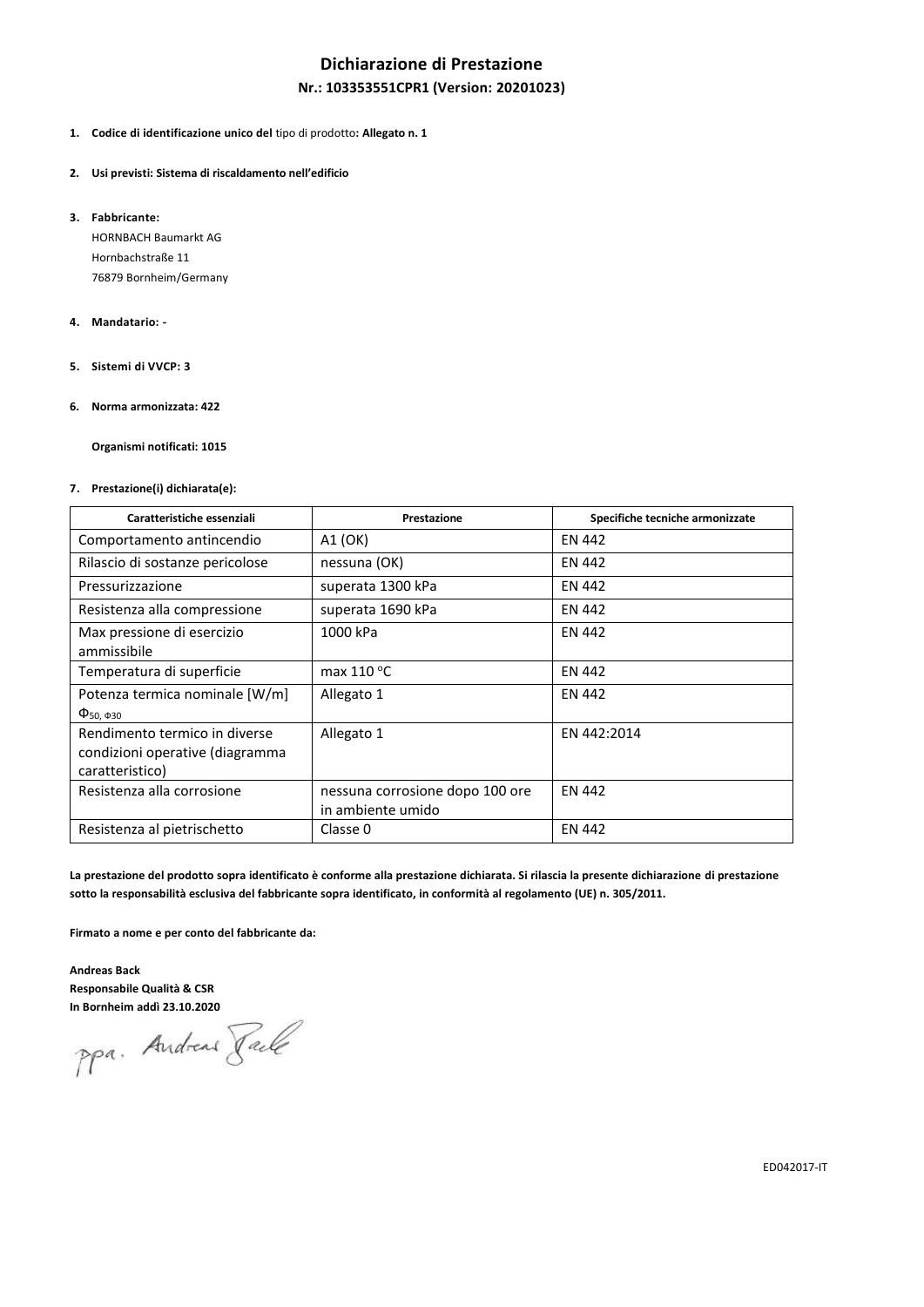## **Prestatieverklaring**

## **Nr.: 103353551CPR1 (Version: 20201023)**

- **1. Unieke identificatiecode van het producttype: Bijlage nr. 1**
- **2. Beoogd(e) gebruik(en): Verwarming in gebouw**
- **3. Fabrikant:**

HORNBACH Baumarkt AG Hornbachstraße 11 76879 Bornheim/Germany

#### **4. Gemachtigde: -**

- **5. Het system of de systemen voor de beoordeling en verificatie van de prestatiebestendigheid: 3**
- **6. Geharmoniseerde norm: 422**

**Aangemelde instantie(s): 1015**

#### **7. Aangegeven prestatie(s):**

| Essentiële kenmerken                       | Prestatie                           | Geharmoniseerde technische specificatie |
|--------------------------------------------|-------------------------------------|-----------------------------------------|
| <b>Brandklasse</b>                         | A1 (aangetoond)                     | EN 442                                  |
| Vrijkomen van gevaarlijke stoffen          | geen (aangetoond)                   | EN 442                                  |
| Drukdichtheid                              | aangetoond 1300 kPa                 | <b>EN 442</b>                           |
| Drukvastheid                               | aangetoond 1690 kPa                 | EN 442                                  |
| Maximaal toegestane bedrijfsdruk           | 1000 kPa                            | EN 442                                  |
| Oppervlaktetemperatuur                     | maximaal 110 °C                     | EN 442                                  |
| Nom. warmtevermogen [W/m] Φ <sub>50.</sub> | Bijlage 1                           | <b>EN 442</b>                           |
| $\Phi$ 30                                  |                                     |                                         |
| Warmtevermogen bij verschillende           | Installatie 1                       | EN 442:2014                             |
| gebruiksomstandigheden                     |                                     |                                         |
| (karakteristiek)                           |                                     |                                         |
| Corrosiebestendigheid                      | zonder corrosie na 100 uur in natte | <b>EN 442</b>                           |
|                                            | ruimte                              |                                         |
| Bestand tegen kleine inslag                | Klasse 0                            | <b>EN 442</b>                           |

**De prestaties van het hierboven omschreven product zijn conform de aangegeven prestaties. Deze prestatieverklaring wordt in overeenstemming met Verordening (EU) nr. 305/2011 onder de exclusieve verantwoordelijkheid van de hierboven vermelde fabrikant verstrekt.**

**Ondertekend voor en namens de fabrikant door:**

**Andreas Back hoofd Kwaliteitsmanagement & CSR**

**Te Bornheim op 23.10.2020**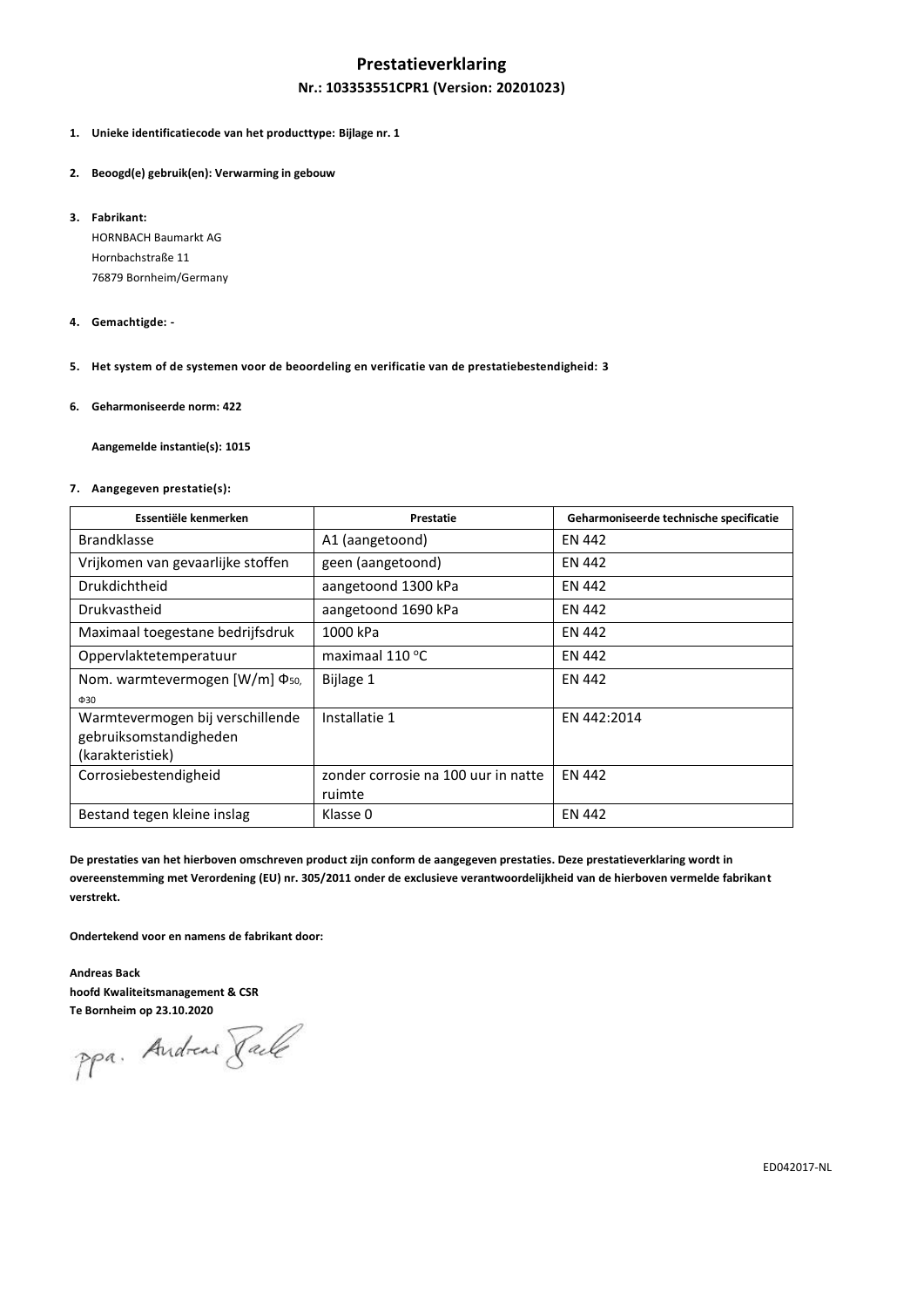## **Prestandadeklaration**

### **Nr.: 103353551CPR1 (Version: 20201023)**

## **1. Produkttypens unika identifikationskod: Bilaga nr 1**

- **2. Avsedd användning/avsedda användningar: Värmesystem i byggnaden**
- **3. Tillverkare:**

HORNBACH Baumarkt AG Hornbachstraße 11 76879 Bornheim/Germany

- **4. Tillverkarens representant: -**
- **5. System för bedömning och fortlöpande kontroll av prestanda: 3**
- **6. Harmoniserad standard: 422**

**Anmält/anmälda organ: 1015**

### **7. Angiven prestanda:**

| Väsentliga kännetecken                                                    | Prestanda                                         | Harmoniserad teknisk specifikation |  |  |
|---------------------------------------------------------------------------|---------------------------------------------------|------------------------------------|--|--|
| Förhållningssätt vid brand                                                | A1 (godkänd)                                      | <b>EN 442</b>                      |  |  |
| Utsläpp av farliga ämnen                                                  | inga (godkänd)                                    | <b>EN 442</b>                      |  |  |
| Trycktäthet                                                               | godkänd 1300 kPa                                  | <b>EN 442</b>                      |  |  |
| Tryckhållfasthet                                                          | godkänd 1690 kPa                                  | <b>EN 442</b>                      |  |  |
| Maximalt tillåtet arbetstryck                                             | 1000 kPa                                          | <b>EN 442</b>                      |  |  |
| Yttemperatur                                                              | maximalt 110 °C                                   | <b>EN 442</b>                      |  |  |
| Nominell värmeeffekt[W/m] Φ <sub>50, Φ30</sub>                            | Bilaga 1                                          | <b>EN 442</b>                      |  |  |
| Värmeeffekt vid varierande<br>driftförhållanden (karakteristisk<br>kurva) | Bilaga 1                                          | EN 442:2014                        |  |  |
| Korrosionsbeständighet                                                    | ingen korrosion efter 100 timmar i<br>fuktigt rum | <b>EN 442</b>                      |  |  |
| Slaghållfasthet                                                           | Klass <sub>0</sub>                                | <b>EN 442</b>                      |  |  |

**Prestandan för ovanstående produkt överensstämmer med den angivna prestandan. Denna prestandadeklaration har utfärdats i enlighet med förordning (EU) nr 305/2011 på eget ansvar av den tillverkare som anges ovan.**

**Undertecknad på tillverkarens vägnar av:**

**Andreas Back ledare för kvalitetsmanagement & CSR**

**Bornheim den 23.10.2020**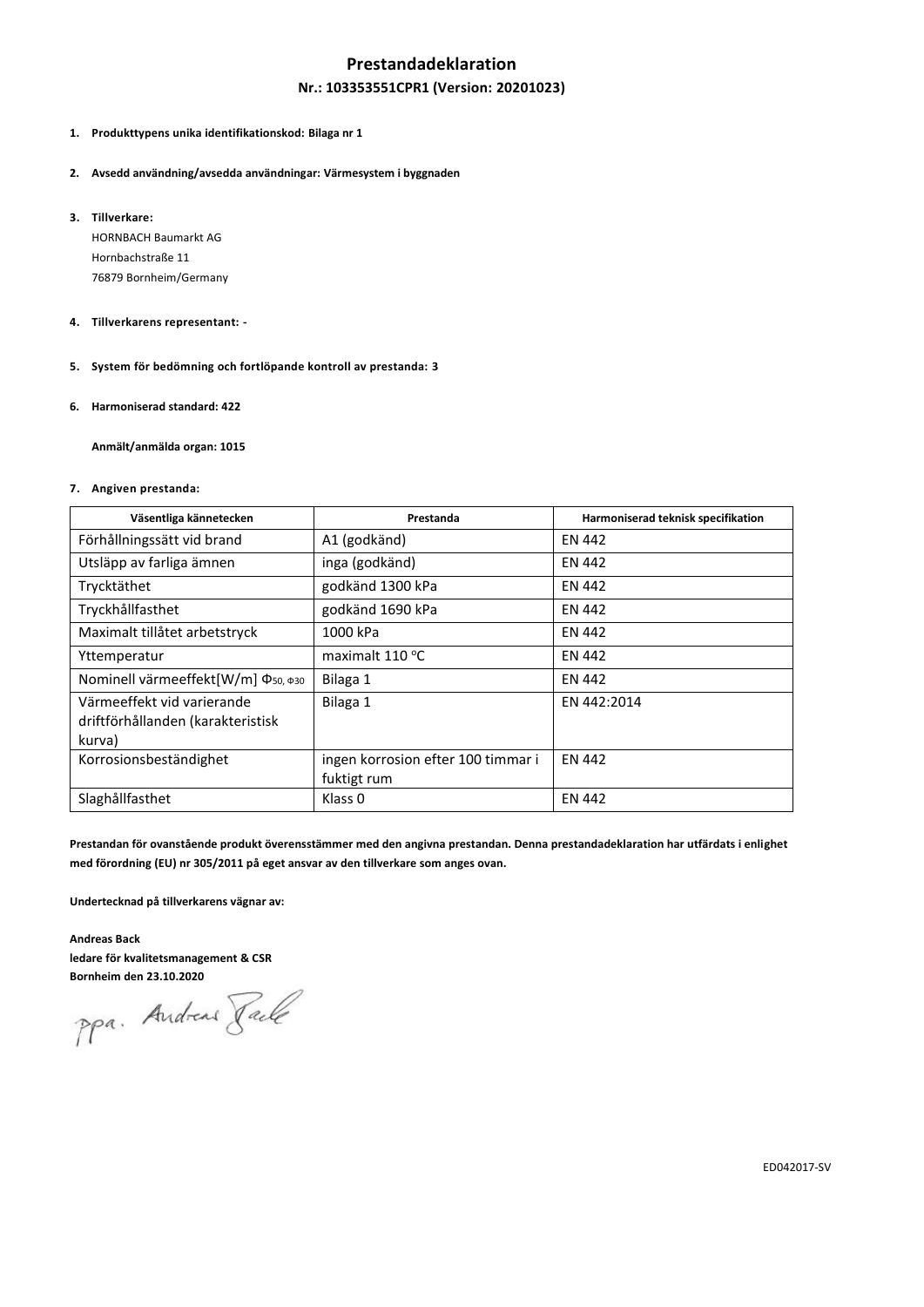# **Prohlášení o Vlastnostech**

## **Nr.: 103353551CPR1 (Version: 20201023)**

### **1. Jedinečný identifikační kód typu výrobku: Příloha č. 1**

- **2. Zamýšlené/zamýšlená použití: Topný systém v budově**
- **3. Výrobce:**

HORNBACH Baumarkt AG Hornbachstraße 11 76879 Bornheim/Germany

### **4. Zplnomocněný zástupce: -**

- **5. Systém/systémy POSV: 3**
- **6. Harmonizovaná norma: 422**

**Oznámený subjekt/oznámené subjekty: 1015**

### **7. Deklarovaná vlastnost/Deklarované vlastnosti:**

| Podstatné vlastnosti                         | Výkon                        | Harmonizovaná technická specifikace |  |  |
|----------------------------------------------|------------------------------|-------------------------------------|--|--|
| Požární vlastnosti                           | A1 (splňuje)                 | <b>EN 442</b>                       |  |  |
| Uvolňování nebezpečných látek                | žádné (splňuje)              | <b>EN 442</b>                       |  |  |
| Tlaková těsnost                              | odolává 1300 kPa             | <b>EN 442</b>                       |  |  |
| Pevnost v tlaku                              | odolává 1690 kPa             | EN 442                              |  |  |
| Maximální povolený provozní tlak             | 1000 kPa                     | <b>EN 442</b>                       |  |  |
| Povrchová teplota                            | maximum $110^{\circ}$ C      | EN 442                              |  |  |
| Jmenovitý topný výkon [W/m] Φ <sub>50,</sub> | Příloha 1                    | <b>EN 442</b>                       |  |  |
| $\Phi$ 30                                    |                              |                                     |  |  |
| Tepelný výkon za různých                     | Příloha 1                    | EN 442:2014                         |  |  |
| provozních podmínek                          |                              |                                     |  |  |
| (charakteristika)                            |                              |                                     |  |  |
| Odolnost korozi                              | bez koroze po 100 h v mokrém | <b>EN 442</b>                       |  |  |
|                                              | prostoru                     |                                     |  |  |
| Odolnost proti mechanickému                  | Třída 0                      | <b>EN 442</b>                       |  |  |
| poškození menšími nárazy                     |                              |                                     |  |  |

**Vlastnosti výše uvedeného výrobku jsou ve shodě se souborem deklarovaných vlastností. Toto prohlášení o vlastnostech se v souladu s nařízením (EU) č. 305/2011 vydává na výhradní odpovědnost výrobce uvedeného výše.**

**Podepsáno za výrobce a jeho jménem:**

**Andreas Back vedoucí oddělení kvality & CSR**

**V Bornheim dne 23.10.2020**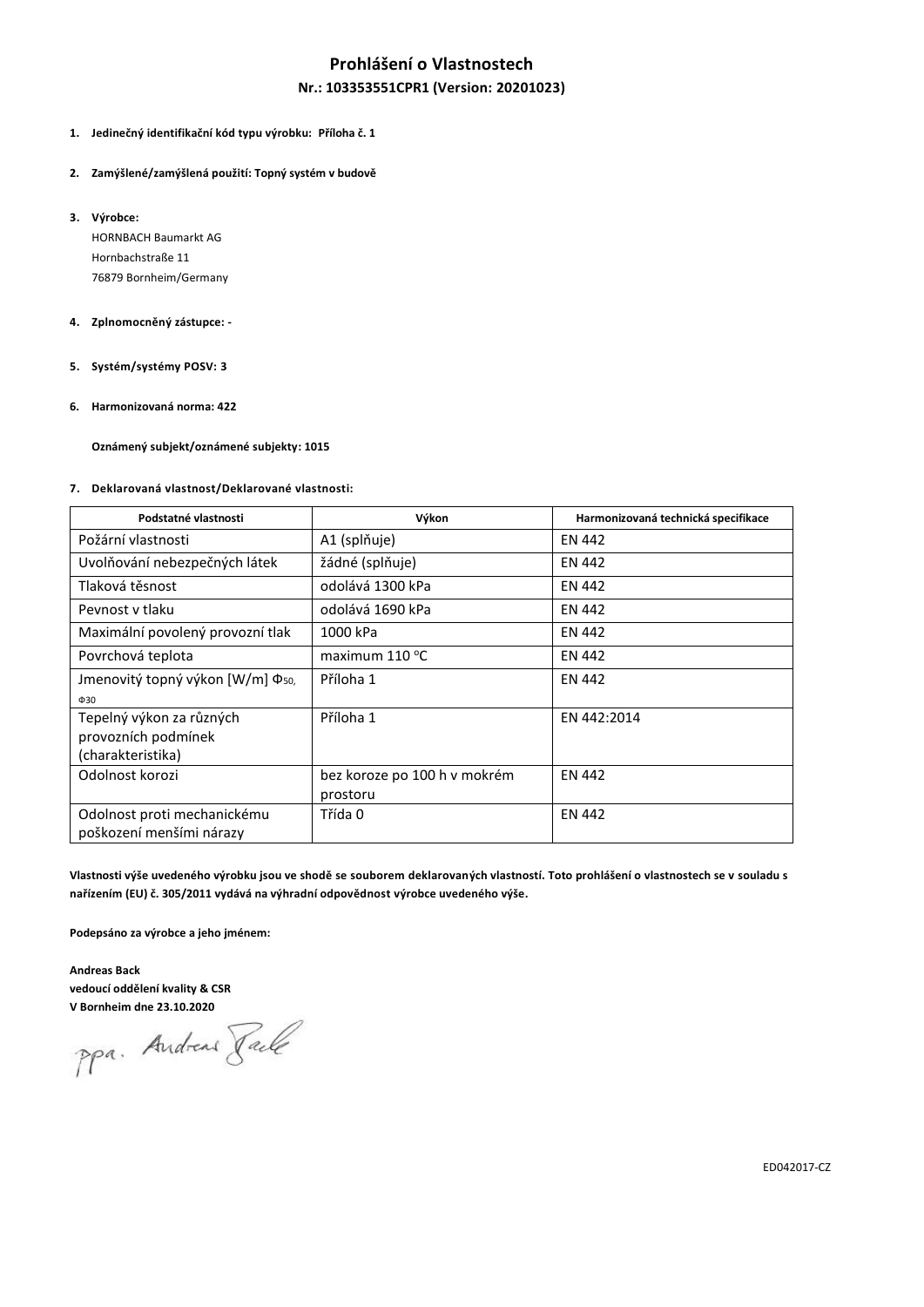## **Vyhlásenie o Parametroch**

## **Nr.: 103353551CPR1 (Version: 20201023)**

### **1. Jedinečný identifikačný kód typu výrobku: Príloha č. 1**

- **2. Zamýšľané použitie/použitia: Vykurovací systém v budove**
- **3. Výrobca:**

HORNBACH Baumarkt AG Hornbachstraße 11 76879 Bornheim/Germany

### **4. Splnomocnený zástupca: -**

- **5. Systém(-y) posudzovania a overovania nemennosti parametrov: 3**
- **6. Harmonizovaná norma: 422**

**Notifikovaný(-é) subjekt(-y): 1015**

#### **7. Deklarované parametre:**

| Dôležité znaky                                                              | Výkon                                      | Harmonizovaná technická špecifikácia |  |  |
|-----------------------------------------------------------------------------|--------------------------------------------|--------------------------------------|--|--|
| Správanie sa pri požiari                                                    | A1 (v poriadku)                            | EN 442                               |  |  |
| Uvoľňovanie nebezpečných látok                                              | žiadne (v poriadku)                        | <b>EN 442</b>                        |  |  |
| Tlakové utesnenie                                                           | v poriadku 1300 kPa                        | <b>EN 442</b>                        |  |  |
| Odolnosť proti tlaku                                                        | v poriadku 1690 kPa                        | <b>EN 442</b>                        |  |  |
| Maximálny povolený prevádzkový<br>tlak                                      | 1000 kPa                                   | <b>EN 442</b>                        |  |  |
| Povrchová teplota                                                           | maximum 110 °C                             | <b>EN 442</b>                        |  |  |
| Menovitý tepelný výkon [W/m] Φ <sub>50,</sub><br>$\Phi$ 30                  | Príloha 1                                  | <b>EN 442</b>                        |  |  |
| Tepelný výkon pri rôznych<br>prevádzkových podmienkach<br>(charakteristika) | Príloha 1                                  | EN 442:2014                          |  |  |
| Odolnosť proti korózii                                                      | bez korózie po 100 h v mokrom<br>prostredí | <b>EN 442</b>                        |  |  |
| Odolnosť proti drobným úderom                                               | Trieda 0                                   | <b>EN 442</b>                        |  |  |

**Uvedené parametre výrobku sú v zhode so súborom deklarovaných parametrov. Toto vyhlásenie o parametroch sa v súlade s nariadením (EU) č. 305/2011 vydáva na výhradnú zodpovednosť uvedeného výrobcu.**

**Podpísal(-a) za a v mene výrobcu:**

**Andreas Back vedúci manažmentu kvality & CSR**

**V Bornheim dňa 23.10.2020**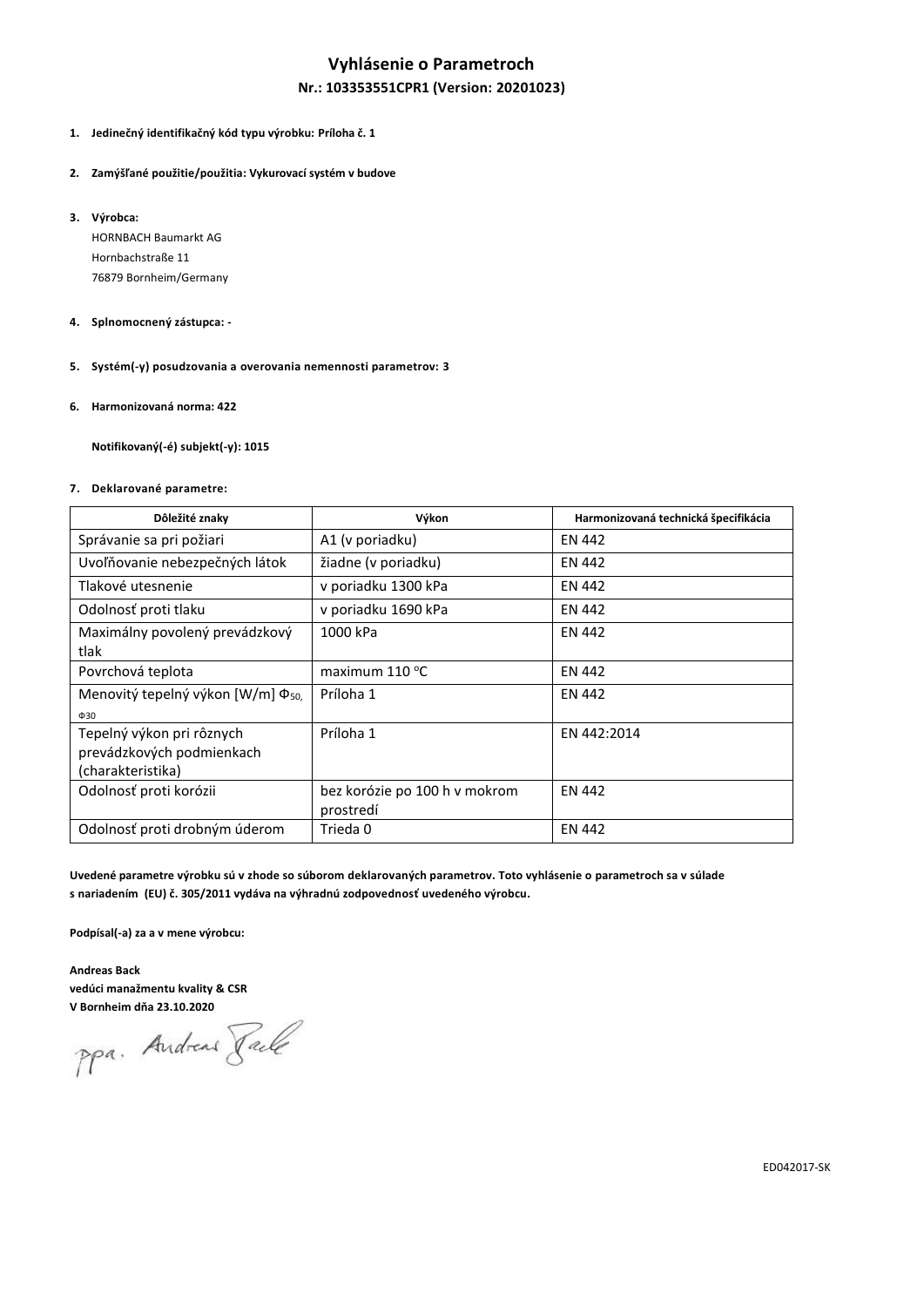# **Declaraţia de Performanţă**

### **Nr.: 103353551CPR1 (Version: 20201023)**

- **1. Cod unic de identificare al produsului-tip: Anexa nr. 1**
- **2. Utilizare (utilizări) preconizată (preconizate): Sistem de încălzire în clădire**
- **3. Fabricant:**

HORNBACH Baumarkt AG Hornbachstraße 11 76879 Bornheim/Germany

- **4. Reprezentant autorizat: -**
- **5. Sistemul (sistemele) de evaluare şi de verificare a constanţei performanţei: 3**
- **6. Standard armonizat: 422**

**Organism (organisme) notificat(e): 1015**

#### **7. Performanţa (performanţe) declarată (declarate):**

| Caracteristici esențiale                                             | Performanța                                      | Specificație tehnică armonizată |  |  |  |
|----------------------------------------------------------------------|--------------------------------------------------|---------------------------------|--|--|--|
| Reacția la foc                                                       | A1 (îndeplinită)                                 | <b>EN 442</b>                   |  |  |  |
| Eliberarea de substanțe<br>periculoase                               | niciuna (condiție îndeplinită)                   | <b>EN 442</b>                   |  |  |  |
| Etanșeitate la presiune                                              | a trecut testul la 1300 kPa                      | <b>EN 442</b>                   |  |  |  |
| Rezistența la compresiune                                            | a trecut testul la 1690 kPa                      | <b>EN 442</b>                   |  |  |  |
| Presiune de lucru maximă<br>admisibilă                               | 1000 kPa                                         | <b>EN 442</b>                   |  |  |  |
| Temperatura suprafeței                                               | maximum $110^{\circ}$ C                          | <b>EN 442</b>                   |  |  |  |
| Putere termică nominală [W/m]<br>$\Phi_{50, \Phi_{30}}$              | Anexa 1                                          | <b>EN 442</b>                   |  |  |  |
| Puterea termică în diverse condiții<br>de utilizare (caracteristică) | Anexa 1                                          | EN 442:2014                     |  |  |  |
| Rezistența la coroziune                                              | fără coroziune după 100 de ore în<br>spatiu umed | <b>EN 442</b>                   |  |  |  |
| Rezistența la impact minor                                           | Clasa 0                                          | <b>EN 442</b>                   |  |  |  |

**Performanţa produsului identificat mai sus este în conformitate cu setul de performanţe declarate. Această declaraţie de performanţă este eliberată în conformitate cu Regulamentul (UE) nr. 305/2011, pe răspunderea exclusivă a fabricantului identificat mai sus.**

**Semnată pentru şi în numele fabricantului de către:**

**Andreas Back Şeful managementului calităţii & CSR**

**În Bornheim la 23.10.2020**

ED042017-RO